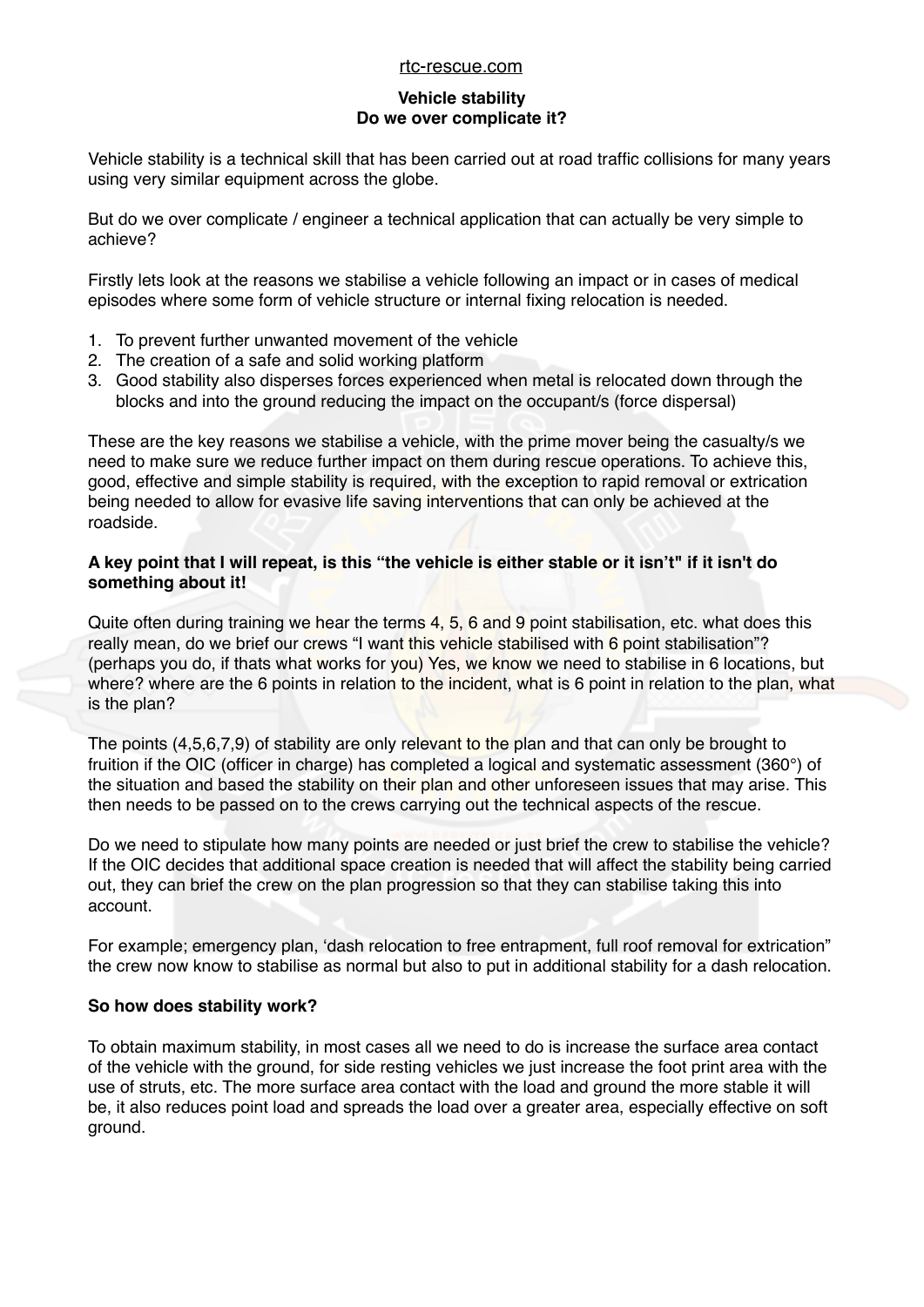

You can see in the diagrams the basic principles of how stability works, it's the same for any vehicle in most situations, wheel, roof or side resting. There will always be the more testing situations where stability needs to be thought out against the situation and operational objectives along with equipment limitations.

# **So that leads us on to equipment choice.**

The choice for side and roof resting vehicles will in most cases be the use of struts, I'm not going to go into the types available or pros and cons for each. For those that don't have struts the conventional use of a small extension ladder section or long pieces of timber secured with either ratchets or rope will suffice.

# **Now we will look at some standard vehicle positions:**

Vehicle resting on its wheels; standard practise for most, but we do see some very questionable stability techniques. (these are just my personal observations and text that I have read)

The use of step blocks, blocks and wedges, which is best? A good question!

Remember its either stable or it isn't. However we need to factor in equipment inventory, trip hazards, casualty access and egress, blocking or preventing doors from opening through poorly placed step blocks, speed v effectiveness, short cuts or incomplete stability are just a few of the common failings we see.

**Blocks and wedges** can be as quick to place with a well trained crew, they offer greater surface area contact and reduce trip hazards, if the amount of these available is low only use them in the main work zone (casualty side) of the vehicle and use step blocks etc in other areas.

**Step blocks** are effective where greater height needs to be achieved for vehicles with a high sill or vehicles that end up in a position that leaves a greater clearance between the vehicle and the ground. They are often preferred as they are quick to use, but with this can come complacency, 'quickly placed but not effectively positioned' they can become loose quickly and need rechecking more frequently. They also offer less surface area contact with the ground, the reason for this is, with the use of a wedge to raise the block it leaves less surface area contact as it is only the point loads of the step block on the wedge and the tip on the ground.

**Step blocks** upside down are great for side and roof resting vehicles but for vehicles resting on their wheels I see that as a quick fix with little effectiveness, sometimes just used that way as its quick and easy, they will need regular checking and come loose very quickly, again offering very little surface area contact with the ground.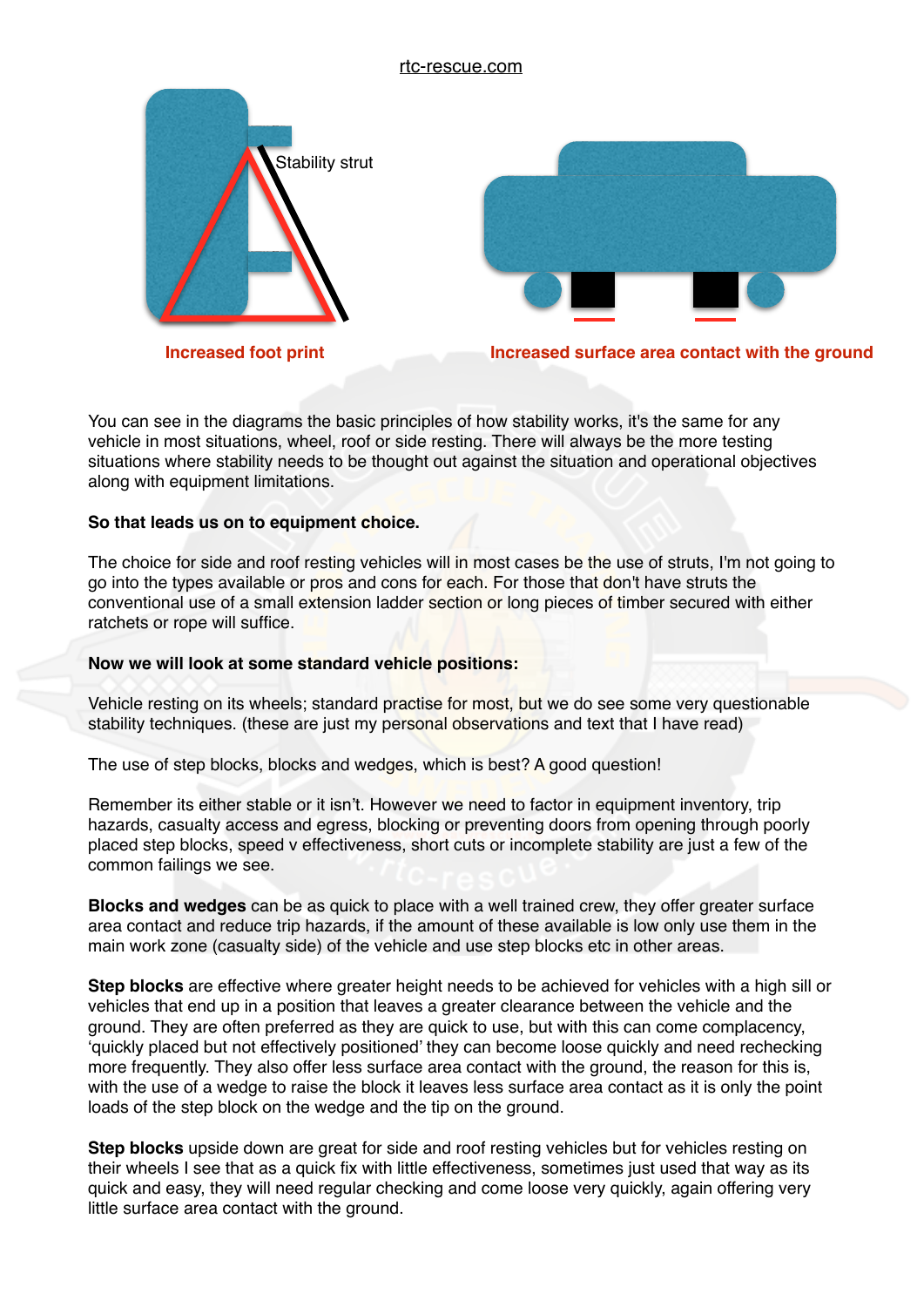#### rtc-rescue.com

Some thoughts for discussion perhaps?

The 5th point of stability, we all know this one! The 5th point is the additional stability put in place at the rear of a vehicle resting on its wheels, predominantly to give additional stability for when the casualty is removed on a longboard out of the rear of the vehicle. It helps prevent additional downward movement as they get carried out of the rear. It's usually placed against the underside of the boot / luggage compartment.

Do we always need it? I here some say yes as it only take a few seconds to put in place, even if its deemed not necessary. So the point is, if you don't need it don't place it, it takes up time, (even seconds add up on scene) it uses up equipment and delays the next phase of the rescue.

When we stabilise a vehicle we need to think, **does it benefit the rescue, if so, of course do it, if not, then don't do it**…… don't waste time carrying out tasks just because or we've always been told to do that, change, modernise. Just because we have always done it that way does not mean its right!

A 5th point in most cases only works well on a vehicle such as an estate where there is a lot of travel distance between the rear axel and tailgate as there is more chance of some flexion of the vehicle as the longboard is removed. It would be fare to say we would want a 5th point here.



Remember a 5th point is only needed if we are to remove the casualty from the rear of the vehicle, if they are coming out of another opening, such as the side, we then need to question the need for this stability.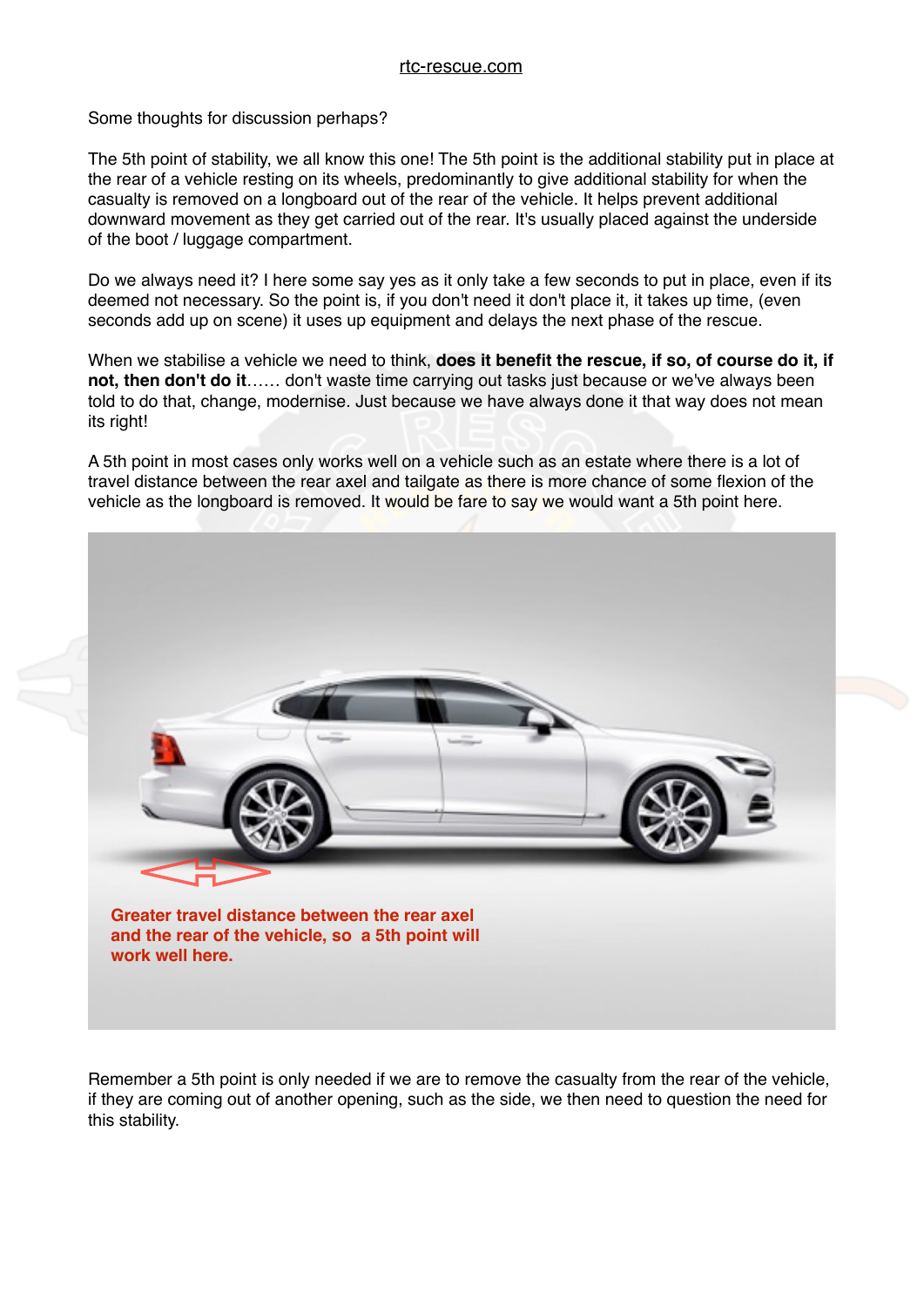

We have briefly discussed a vehicle resting on its wheels, remember every incident is different so the decision to stabilise and the techniques used must reflect the situation and bring progression in a casualty centered approach throughout the incident.

**Wedges**, think about using the narrow wedges for wheel chocking and the wider ones for stability as they improve surface area. If using blocks and wedges use a wide wedge for surface area contact and place it on the bottom as this tilts the stack slightly against the sill which also helps against lateral movement, top or bottom either way as long as its effective. try to avoid using narrow wedges on the bottom as this may cause the blocks on top to roll as the narrow wedge will act like a fulcrum.

**A side resting vehicle;** as stated I'm not going to discuss the different types of equipment.

One thing to think about is the need to chock under the A, B and C pillars or the next best place depending on crash damage and casualty location. This stability allows the struts to force the vehicle on the blocks as the struts are tensioned creating a solid platform.

The blocks also absorb the cutting forces as the pillars are cut above, they also support the cantrail as it will tend to drop as the structural strength is removed when the upper pillars or roof are cut.

When tensioning struts, do not over tighten them as they will eventually push the vehicle over, get a rescue team member to sight the vehicle from one of the ends so that as soon as movement is spotted they can call a stop (rest) to prevent any further unwanted movement, usually by this stage the vehicle is now suitably stabilised.

**Roof resting vehicle;** there is the thought that a roof resting vehicle is already stable, unless the engine is missing or it's a hybrid. With that said once we arrive on scene (fire service) we should be bringing a level on control and stability to the incident, so we must always consider the stability and control of the vehicle regardless of personal preference, but this must be made from sound logic and reasoning.